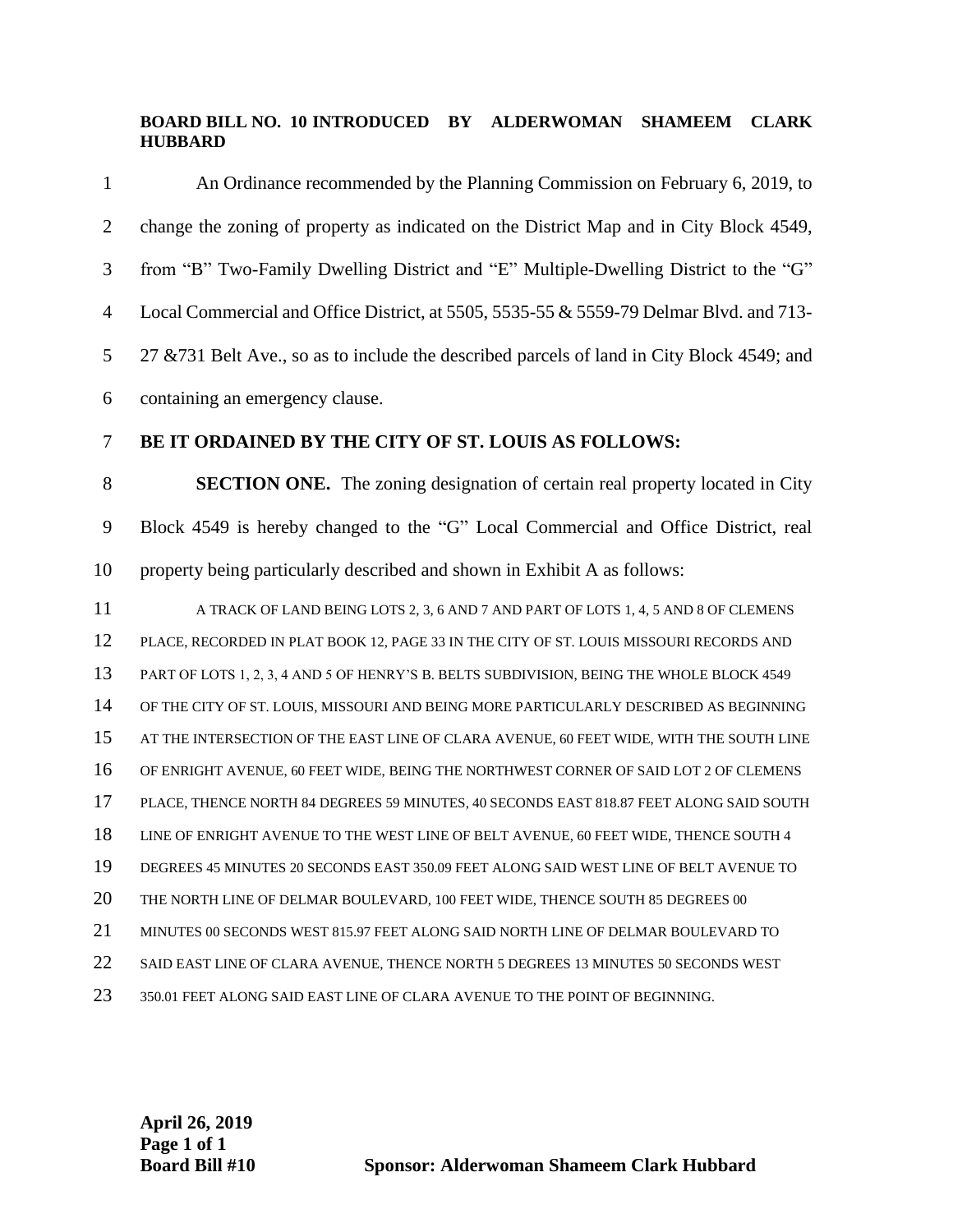- 1 **SECTION 2.** This ordinance being necessary for the preservation of the health, safety
- 2 and welfare shall take effect and be in full force immediately upon approval by the
- 3 Mayor of the City of St. Louis.